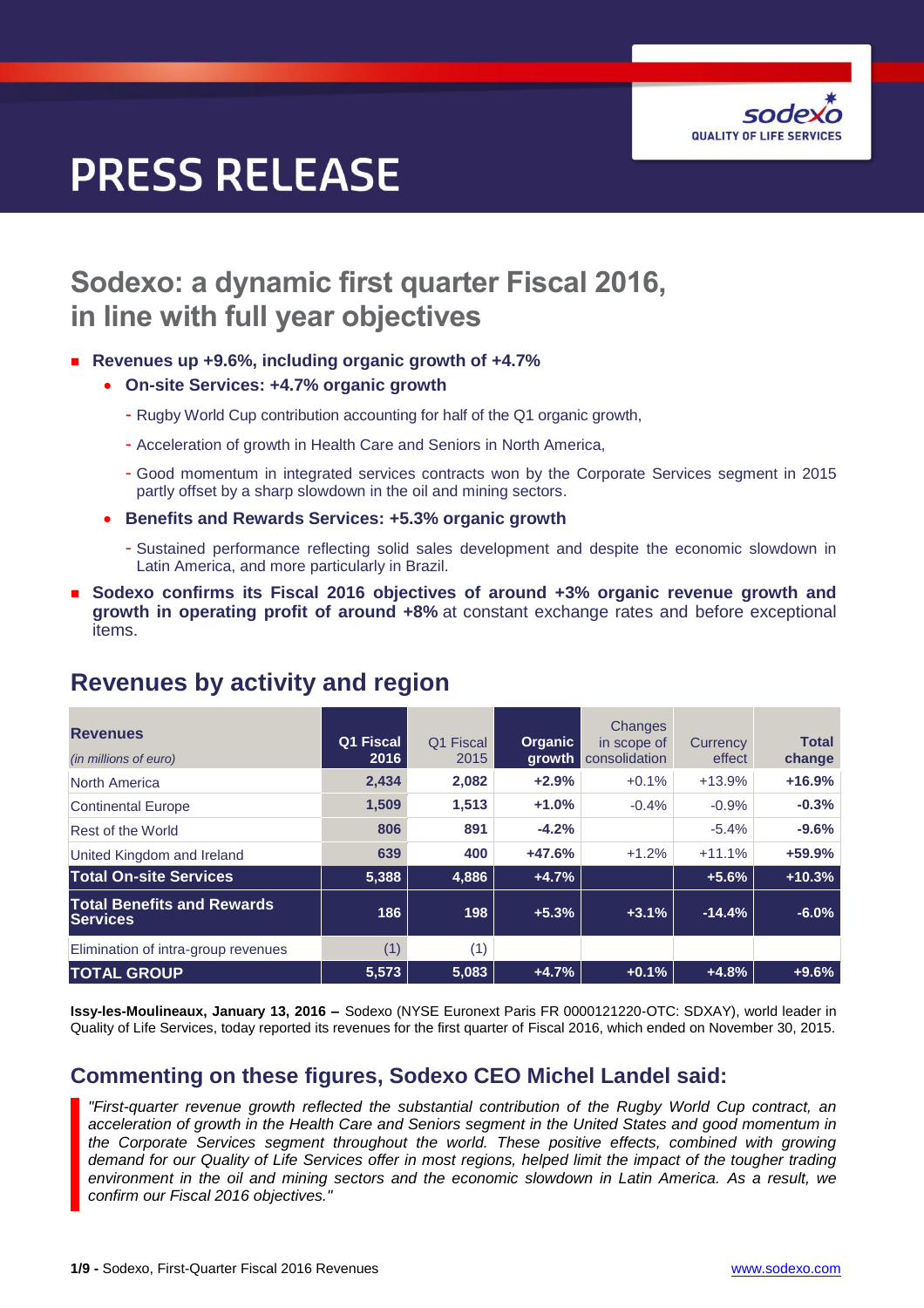

# Analysis of the Group's organic growth

| (in millions of euro)                | Q1 Fiscal<br>2016 | Q1 Fiscal<br>2015 | Organic<br>growth |
|--------------------------------------|-------------------|-------------------|-------------------|
| Corporate                            | 2,689             | 2,471             | $+7.5%$           |
| <b>Health Care and Seniors</b>       | 1,253             | 1,122             | $+2.7%$           |
| Education                            | 1,446             | 1,293             | $+1.2%$           |
| <b>Total On-site Services</b>        | 5,388             | 4,886             | $+4.7%$           |
| <b>Benefits and Rewards Services</b> | 186               | 198               | $+5.3%$           |
| Eliminations                         | (1)               | (1)               |                   |
| <b>TOTAL GROUP</b>                   | 5,573             | 5,083             | $+4.7%$           |

Consolidated revenues for the first quarter of Fiscal 2016 amounted to 5.6 billion euro, an increase of +9.6% over the year-earlier period including organic growth of +4.7%. Changes in the scope of consolidation had a positive impact of +0.1%.

The overall currency effect was a positive +4.8%, reflecting gains of +14.6% for the U.S. dollar and +8.5% for the British pound sterling which had a favorable impact on revenues and offset the significant -28% decline in the Brazilian real as well as the more modest falls of -2.1% in the Chilean peso and -7.7% in the Australian dollar.

### **On-site Services**

 **On-site Services revenues** totaled 5.4 billion euro. Organic growth for the quarter was **+4.7%**, half of which represented the contribution of the Rugby World Cup contract. Organic growth also reflected the success of Sodexo's integrated services offer and its strategic positioning in Quality of Life Services, with growth remaining stronger in facilities management services (+9.7% in the first quarter) and, on the contrary, sharply lower Remote Site revenues.

Organic growth in the **Corporate Services** segment amounted to **+7.5%**, reflecting several different trends:

- The substantial contribution from the contract to provide hospitality services for the Rugby World Cup that took place in England in September and October 2015 of 131 million euro of revenues. This event alone accounted for about two-thirds of the increase in Corporate Services revenues.
- **The ramp-up of the Justice segment contracts in the United Kingdom that were launched in** February 2015.
- A significantly more challenging environment in the oil and mining sectors, with in particular the loss of several mining contracts in Chile. Apart from Remote Sites, however, business development momentum remained strong in the Rest of the World region.

The **+2.7%** organic growth in **Health Care and Seniors** reflected acceleration in North America and solid business development in the United Kingdom and the Rest of the World region. Business development remained limited, however, in Continental Europe, particularly France.

The **+1.2%** organic growth in **Education** was led by new contracts in emerging markets and in Continental Europe. Business development in North America remained slow in the first quarter.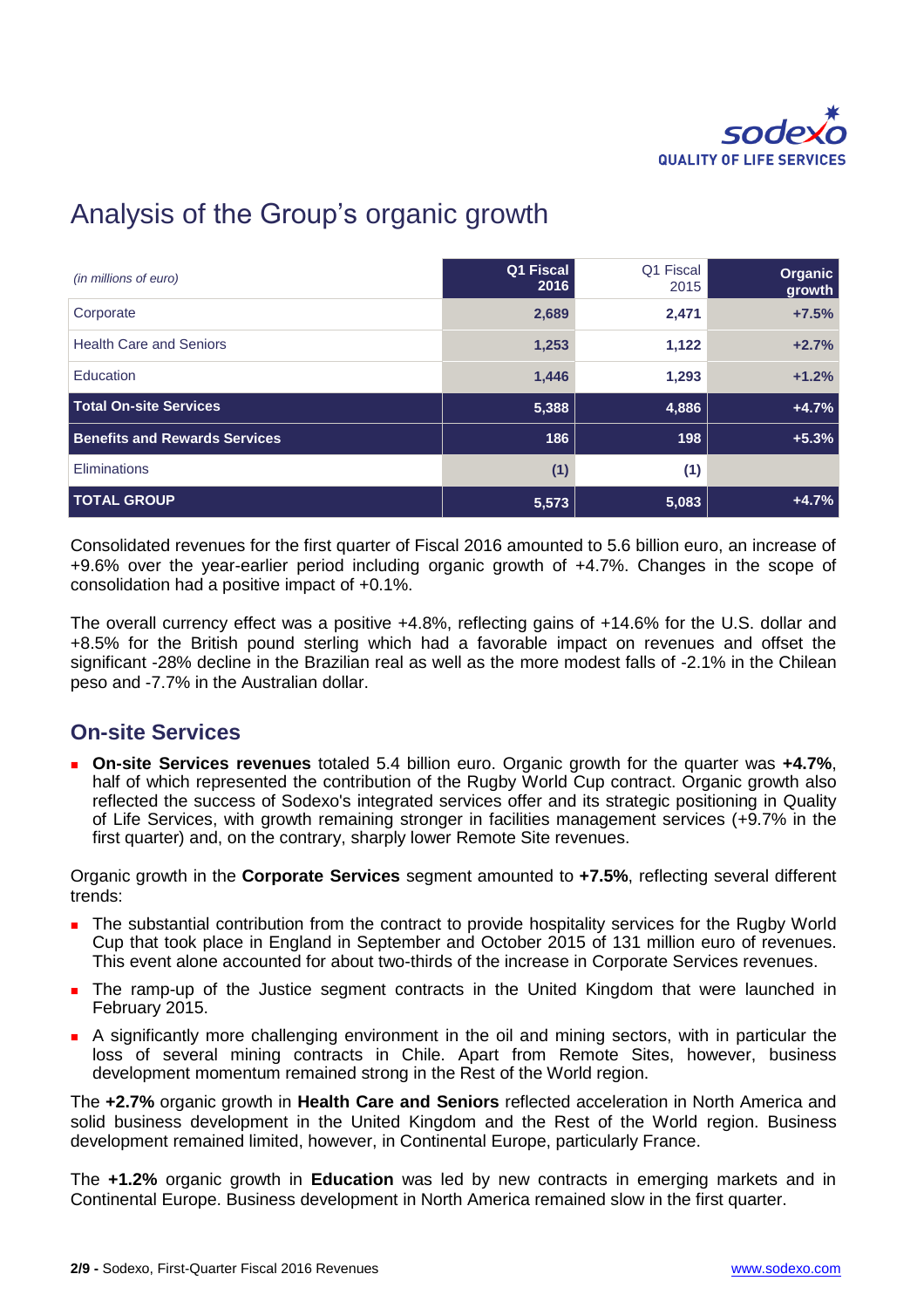

### **Benefits and Rewards Services**

**Organic growth** in **Benefits and Rewards Services** revenues was **+5.3%**. The main growth drivers were:

- **Sustained activity in Latin America** due to good sales momentum in Brazil, offsetting a decline in the number of beneficiaries under existing contracts. Organic growth was **+8.9%**, reflecting increased face values and high interest rates.
- **+1.1%** growth in **Europe** and **Asia**, led by advances in Turkey and Central Europe and modest growth in Western Europe.

### Financial position

There were no material changes in the Group's financial position as of November 30, 2015 relative to that presented in the Fiscal 2015 Registration Document published on November 20, 2015.

# Fiscal 2016 objectives

As indicated last November, Sodexo's objectives for Fiscal 2016 are:

- **Parth Organic revenue growth of around 3%;**
- **An increase in operating profit of around 8% excluding currency effects and before exceptional items relating to the adaptation and simplification plan.**

## Financial calendar

| Annual Shareholders' Meeting            | January 26, 2016  |
|-----------------------------------------|-------------------|
| Ex-dividend date                        | February 8, 2016  |
| Dividend record date                    | February 9, 2016  |
| Payment of the Fiscal 2015 dividend     | February 10, 2016 |
| Half-year interim results - Fiscal 2016 | April 14, 2016    |
| Nine month revenues - Fiscal 2016       | July 8, 2016      |
| Annual results - Fiscal 2016            | November 17, 2016 |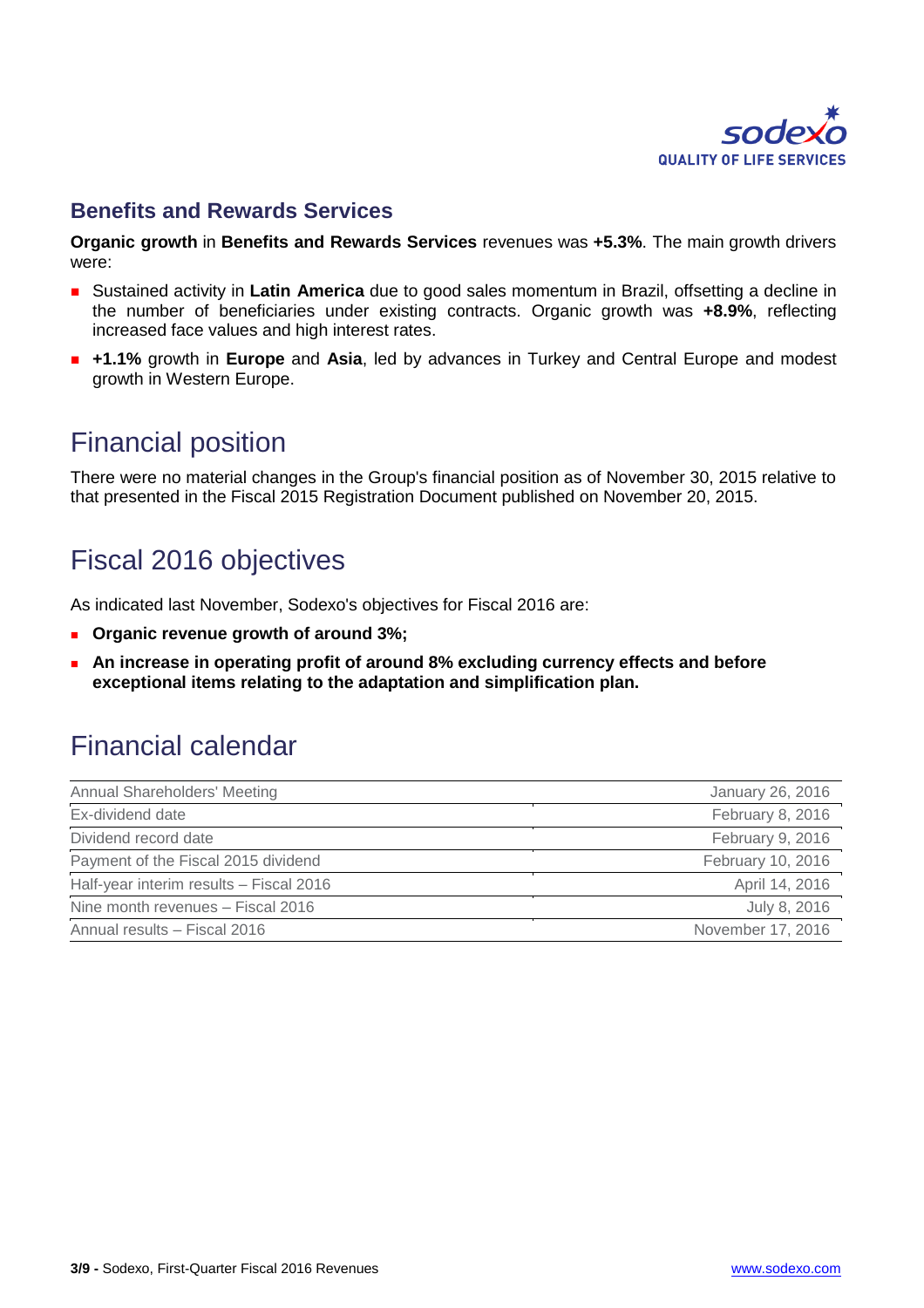

# Conference call

**Sodexo will hold a conference call (in English) today at 8:30 a.m.** (Paris time), to comment on revenues for the first quarter of Fiscal 2016. Those who wish to connect may dial +44 (0)1452 555 566 (from outside France) or 01 76 74 24 28 (from within France), followed by the pass code 52 17 364. The presentation can also be followed via live webcast on the Group website, [www.sodexo.com,](http://www.sodexo.com/) in the "Finance – Financial Results" section.

**The press release, presentation and webcast will be available on the Group website [www.sodexo.com](http://www.sodexo.com/)** under both the "Latest News" section and the "Finance – Financial Results" section. A recording of the conference will be available until January 27 by dialing +44 (0)1452 550 000, followed by the pass code 52 17 364.

### **About Sodexo**

Founded in Marseille in 1966 by Pierre Bellon, Sodexo is the global leader in services that improve Quality of Life, an essential factor in individual and organizational performance. Operating in 80 countries, Sodexo serves 75 million consumers each day through its unique combination of On-site Services, Benefits and Rewards Services and Personal and Home Services. Through its more than 100 services, Sodexo provides clients an integrated offering developed over more than 50 years of experience: from foodservices, reception, maintenance and cleaning, to facilities and equipment management; from Meal Pass, Gift Pass and Mobility Pass benefits for employees to in-home assistance and concierge services. Sodexo's success and performance are founded on its independence, its sustainable business model and its ability to continuously develop and engage its 420,000 employees throughout the world.

#### **Key figures** (as of August 31, 2015)

**19.8 billion** euro consolidated revenues

**420,000** employees

**19th** largest employer worldwide

**80** countries

**32,000** sites

- **75 million** consumers served daily
- **14 billion euro** in market capitalization (as of January 12, 2016)

#### **Forward-looking information**

This press release contains statements that may be considered as forward-looking statements and as such may not relate strictly to historical or current facts. These statements represent management's views as of the date they are made and Sodexo assumes no obligation to update them. The reader is cautioned not to place undue reliance on these forwardlooking statements.

#### **Principal risks and uncertainties**

There were no significant changes to the principal risks and uncertainties identified by the Group in the Risk Factors section of the Fiscal 2015 Registration Document filed with the AMF on November 20, 2015.

### **Contacts**

| <b>Analysts and Investors</b>       | <b>Press</b>                    |
|-------------------------------------|---------------------------------|
| Virginia JEANSON                    | Laura SCHALK                    |
| Tel. & Fax: +33 1 57 75 80 56       | Tel. & Fax: +33 1 57 75 85 69   |
| E-mail: virginia.jeanson@sodexo.com | E-mail: laura.schalk@sodexo.com |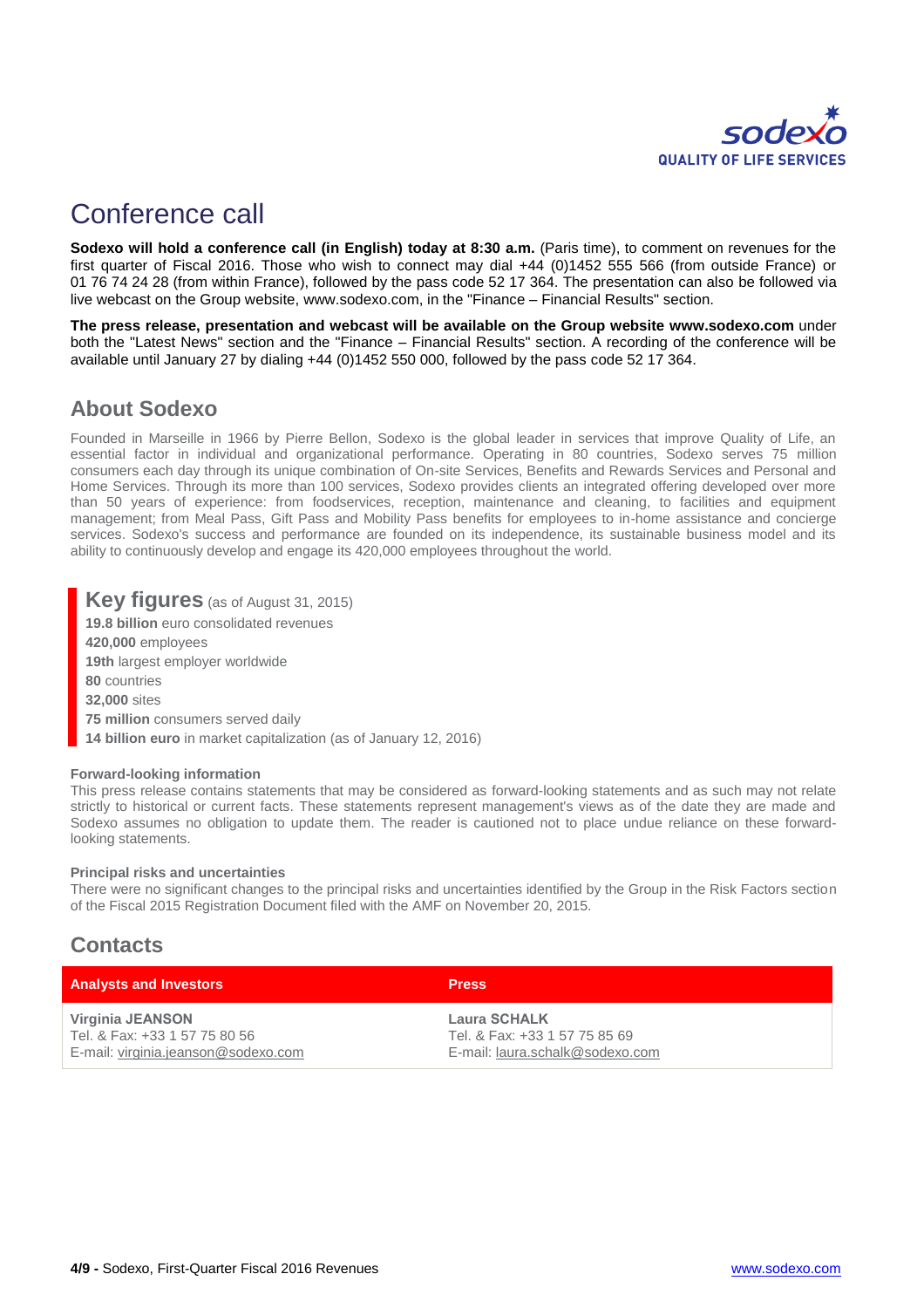

# APPENDIX 1

# Analysis of organic growth in On-site Services

### 2.1 North America

#### **Revenues**

| (in millions of euro)          | Q1 Fiscal<br>2016 | Q1 Fiscal<br>2015 | Organic<br>growth |
|--------------------------------|-------------------|-------------------|-------------------|
| Corporate                      | 565               | 476               | $+6.0%$           |
| <b>Health Care and Seniors</b> | 778               | 650               | $+4.9%$           |
| <b>Education</b>               | 1,091             | 956               | $+0.0%$           |
| Total North America            | 2,434             | 2,082             | $+2.9%$           |

On-site Services revenues in North America totaled 2.4 billion euro, an increase of +16.9% compared with the first quarter of Fiscal 2015 including organic growth of +2.9%.

Organic growth in the **Corporate Services** segment was **+6.0%**, reflecting strong demand for facilities management services among clients such as Alexion Pharmaceuticals.

Revenue growth in **Health Care and Seniors** has accelerated to **+4.9%** on an organic basis. This reflects the last impact of the withdrawal from the ManorCare contract and the ramp-up of contracts won at the end of Fiscal 2015, with such clients as Carolinas HealthCare System and Greater Baltimore Medical Center.

In **Education**, revenues remained stable due to the limited number of contracts won during the last business development season.

#### 2.2 Continental Europe

#### **Revenues**

| (in millions of euro)           | Q1 Fiscal<br>2016 | Q1 Fiscal<br>2015 | Organic<br>growth |
|---------------------------------|-------------------|-------------------|-------------------|
| Corporate                       | 916               | 908               | $+2.6%$           |
| <b>Health Care and Seniors</b>  | 323               | 344               | $-5.0\%$          |
| <b>Education</b>                | 270               | 261               | $+3.4%$           |
| <b>Total Continental Europe</b> | 1,509             | 1,513             | $+1.0%$           |

In Continental Europe, revenues totaled 1.5 billion euro, with organic growth at +1%.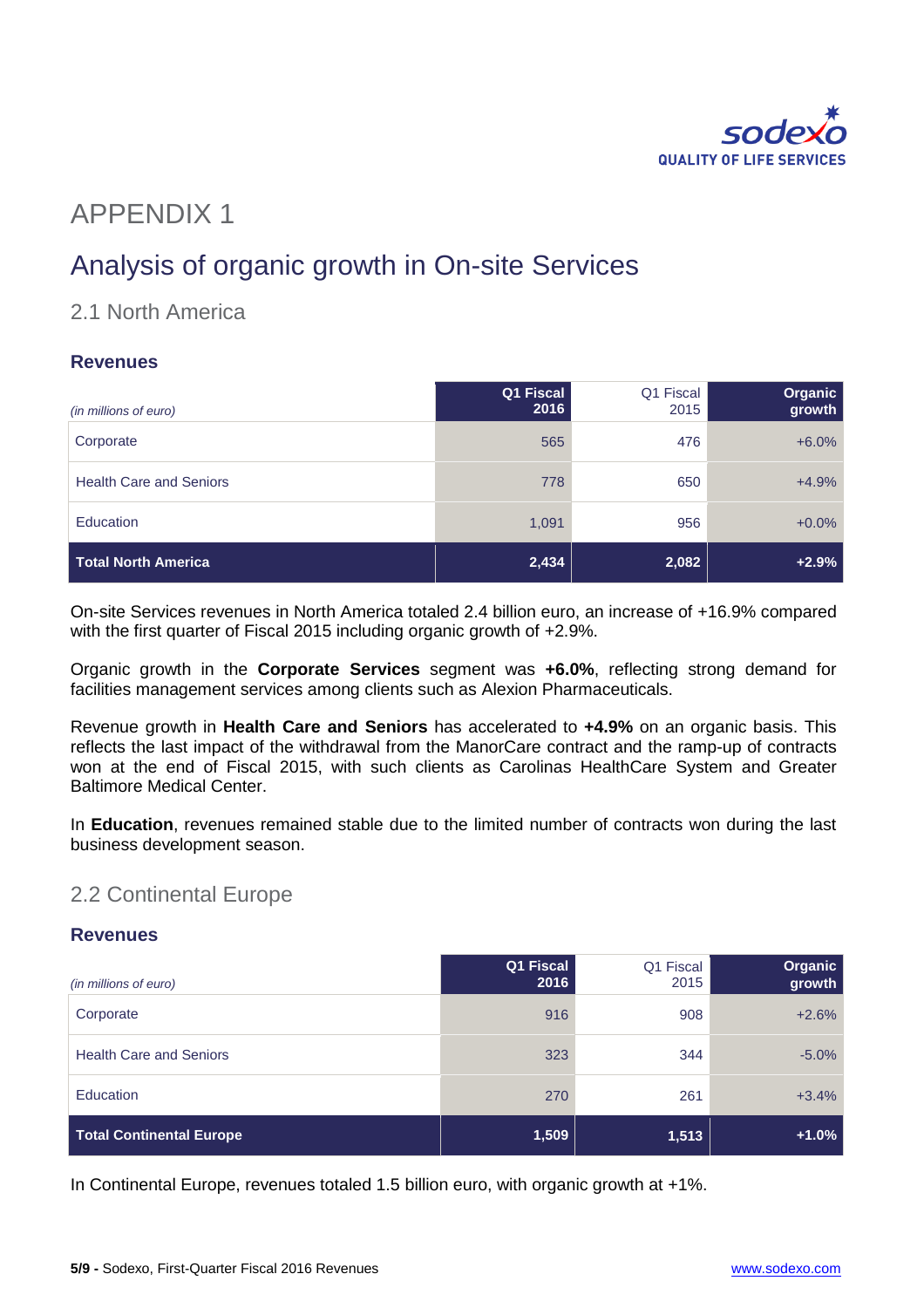

Organic growth in the **Corporate Services** segment was **+2.6%,** reflecting solid growth in facilities management services.

The **-5%** decline in **Health Care and Seniors** revenues was mainly due to lower client retention rates and limited business development in recent quarters, particularly in France. Nevertheless, good results were obtained in the Nordic region, with the ramp-up of a contract for the supply of medical equipment for home use to people living in the Östergötland province in Sweden.

In **Education**, the return to growth – with revenues up **+3.4%** – reflected good activity levels in France and Germany as a result of successful business development initiatives.

2.3 Rest of the World (Latin America, Asia, Africa, Australia, Middle East and Remote Sites)

| (in millions of euro)          | Q1 Fiscal<br>2016 | Q1 Fiscal<br>2015 | Organic<br>growth |
|--------------------------------|-------------------|-------------------|-------------------|
| Corporate                      | 711               | 804               | $-6.1%$           |
| <b>Health Care and Seniors</b> | 56                | 48                | $+23.5%$          |
| Education                      | 39                | 39                | $+1.5%$           |
| Total Rest of the World        | 806               | 891               | $-4.2%$           |

#### **Revenues**

In the Rest of the World region, revenues for the first quarter of Fiscal 2016 amounted to 806 million euro, a decrease of -9.6% compared with the year-earlier period on a reported basis and -4.2% excluding the currency effect and changes in the scope of consolidation. Even if this region is strongly impacted by the Remote Sites activity, organic growth excluding Remote Sites was +6%.

**Corporate Services** revenues were down by **-6.1%** excluding the currency effect and based on a comparable scope of consolidation. Several factors contributed to the decline:

- **In the Remote Sites segment, significant declines in oil and commodity prices prompted clients to** ask for a downward adjustment of service levels. In Chile, in particular, the strained economic and social environment led several clients to diversify their supplier base in an attempt to limit the effects of strike action. These circumstances led to a -16.1% fall in Remote Sites revenues.
- Excluding Remote Sites, organic revenue growth in Corporate Services remained healthy with contract wins in the Middle East and Asia Pacific regions offsetting the consequences of the significant economic slowdown in Brazil.

In **Health Care and Seniors**, organic growth of **+23.5%** was attributable to contract wins, especially in Latin America and Asia.

The **Education** segment grew by **+1.5%** reflecting solid performance, especially in Brazil and China, somewhat offset by declines in Gabon and Chile.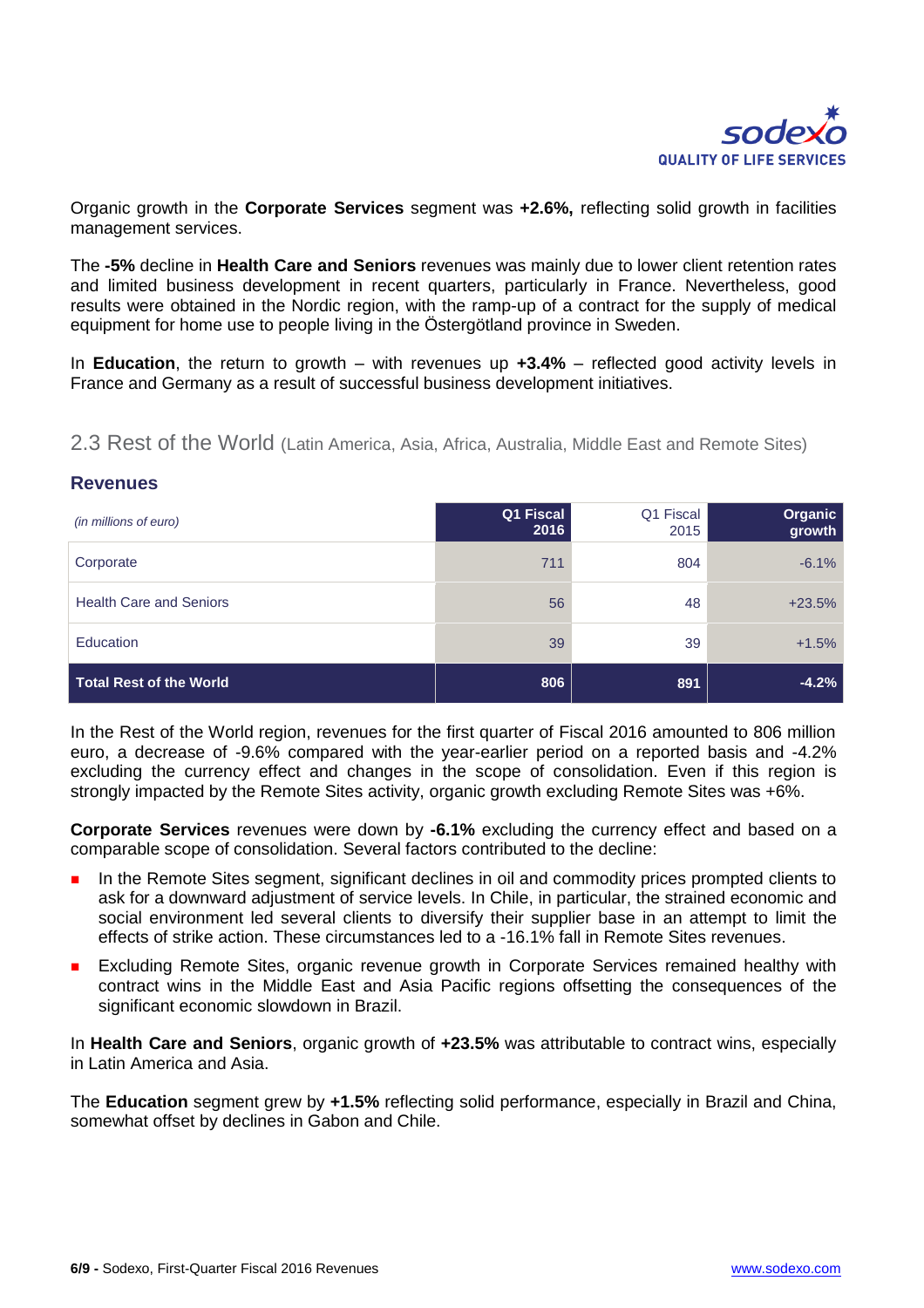

### 2.4 United Kingdom and Ireland

#### **Revenues**

| (in millions of euro)                   | Q1 Fiscal<br>2016 | Q1 Fiscal<br>2015 | Organic<br>growth |
|-----------------------------------------|-------------------|-------------------|-------------------|
| Corporate                               | 497               | 283               | $+64.0%$          |
| <b>Health Care and Seniors</b>          | 96                | 80                | $+4.9%$           |
| <b>Education</b>                        | 46                | 37                | $+15.8%$          |
| <b>Total United Kingdom and Ireland</b> | 639               | 400               | $+47.6%$          |

Revenues in the United Kingdom and Ireland came to 639 million euro. The Rugby World Cup was a significant factor behind the +47.6% organic growth for the quarter. Excluding the Rugby World Cup effect, organic growth was still very high at +17.5%, thanks to the many contracts won in Fiscal 2015.

With the favorable change in the euro/pound sterling exchange rate boosting reported revenues by +11.1%, total revenue growth for the quarter was just under +60%.

**Corporate Services** segment revenue growth was very high, at **+64%**. As explained above, this performance was attributable to the 131-million euro contract to provide hospitality services for the Rugby World Cup during the months of September and October 2015. Excluding the Rugby World Cup effect, organic growth was still high at +21.3% due to the ramp-up of major contracts launched in the second half of 2015 with such clients as GSK and Diageo. Lastly, nearly half of the increase in revenues excluding the Rugby World Cup effect was attributable to the ramp-up of the Transforming Rehabilitation contract launched in February 2015. After the exceptionally large number of contracts won in Fiscal 2015, the pace of business development is expected to be more modest this year due to the resources required to ramp up these new contracts.

In **Health Care and Seniors**, organic growth was a satisfactory **+4.9%**, reflecting the full effects of new contracts launched in the prior year such as the Imperial College Healthcare NHS Trust contract.

In **Education**, revenue growth of **+15.8%** was attributable to several new school contracts and to the ramp-up of the contract with York St John University launched in 2015.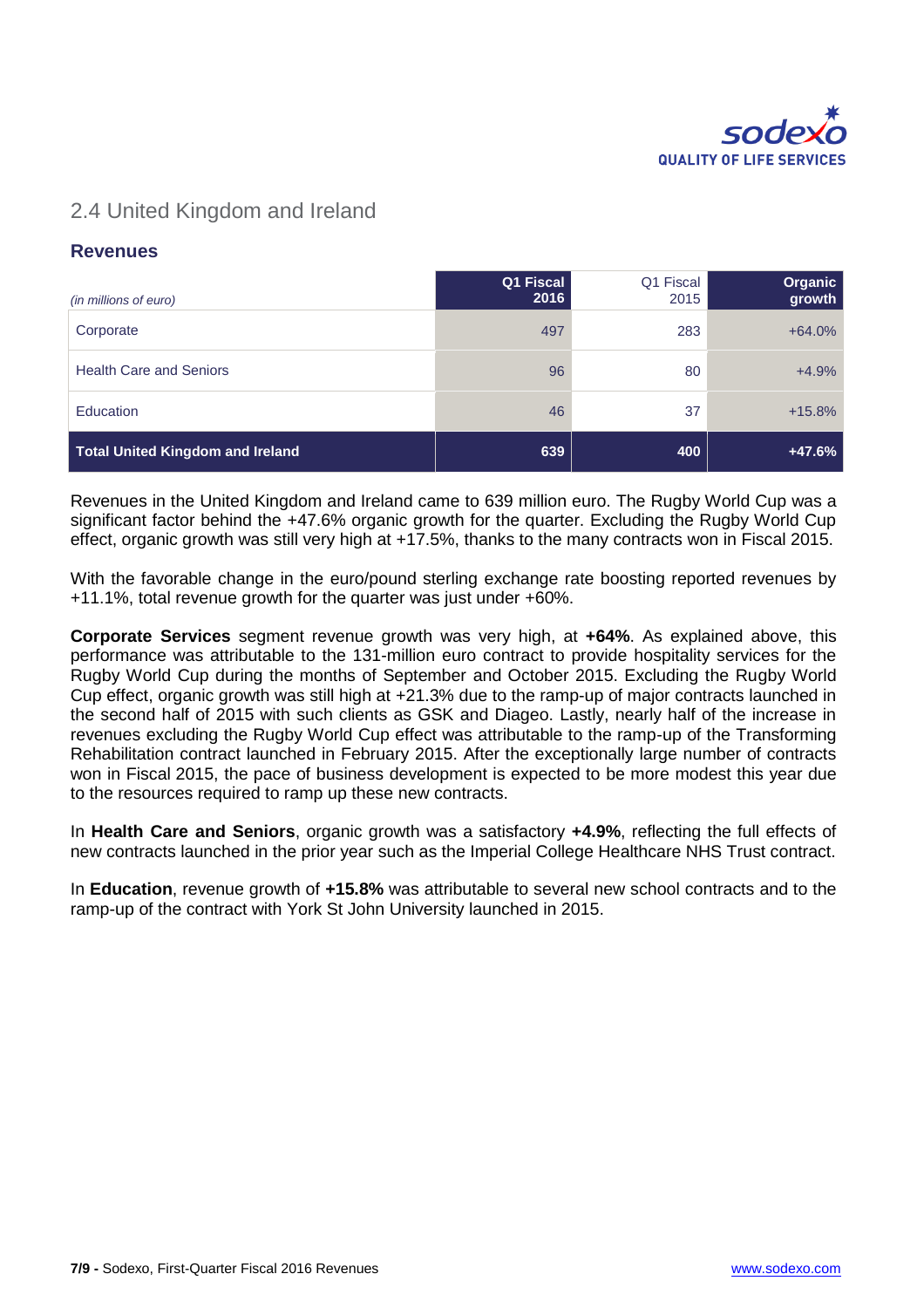

# 3. Benefits and Rewards Services

#### 3.1 Issue volume

| (in millions of euro) | Q1 Fiscal<br>2016 | Q1 Fiscal<br>2015 | Organic<br>growth |
|-----------------------|-------------------|-------------------|-------------------|
| Latin America         | 1,616             | 2,001             | $+8.4%$           |
| Europe and Asia       | 2,422             | 2,206             | $+3.3%$           |
| Total issue volume    | 4,038             | 4,207             | $+5.7%$           |

### 3.2 Revenues

| (in millions of euro) | Q1 Fiscal<br>2016 | Q1 Fiscal<br>2015 | Organic<br>growth |
|-----------------------|-------------------|-------------------|-------------------|
| <b>Latin America</b>  | 88                | 109               | $+8.9%$           |
| Europe and Asia       | 98                | 89                | $+1.1%$           |
| Total revenues        | 186               | 198               | $+5.3%$           |

Organic growth in the **Benefits and Rewards Services** activity remained satisfactory, with **issue volume rising by +5.7% and revenues up +5.3%** despite the economic slowdown in Latin America, especially in Brazil.

In **Latin America**, organic growth continued with increases of **+8.4%** in issue volume and **+8.9%** in revenues. Despite higher unemployment and a reduction in the number of beneficiaries, revenues remained strong in Brazil, thanks to the inflation-driven increase in face values, numerous contract wins especially with SMEs and high interest rates.

In **Europe and Asia**, issue volume rose by **+3.3%** and revenues by **+1.1%** on an organic basis. This performance reflected continued modest growth in Western Europe, and an encouraging performance in Central Europe (especially Romania and the Czech Republic) and further double-digit growth in Turkey.